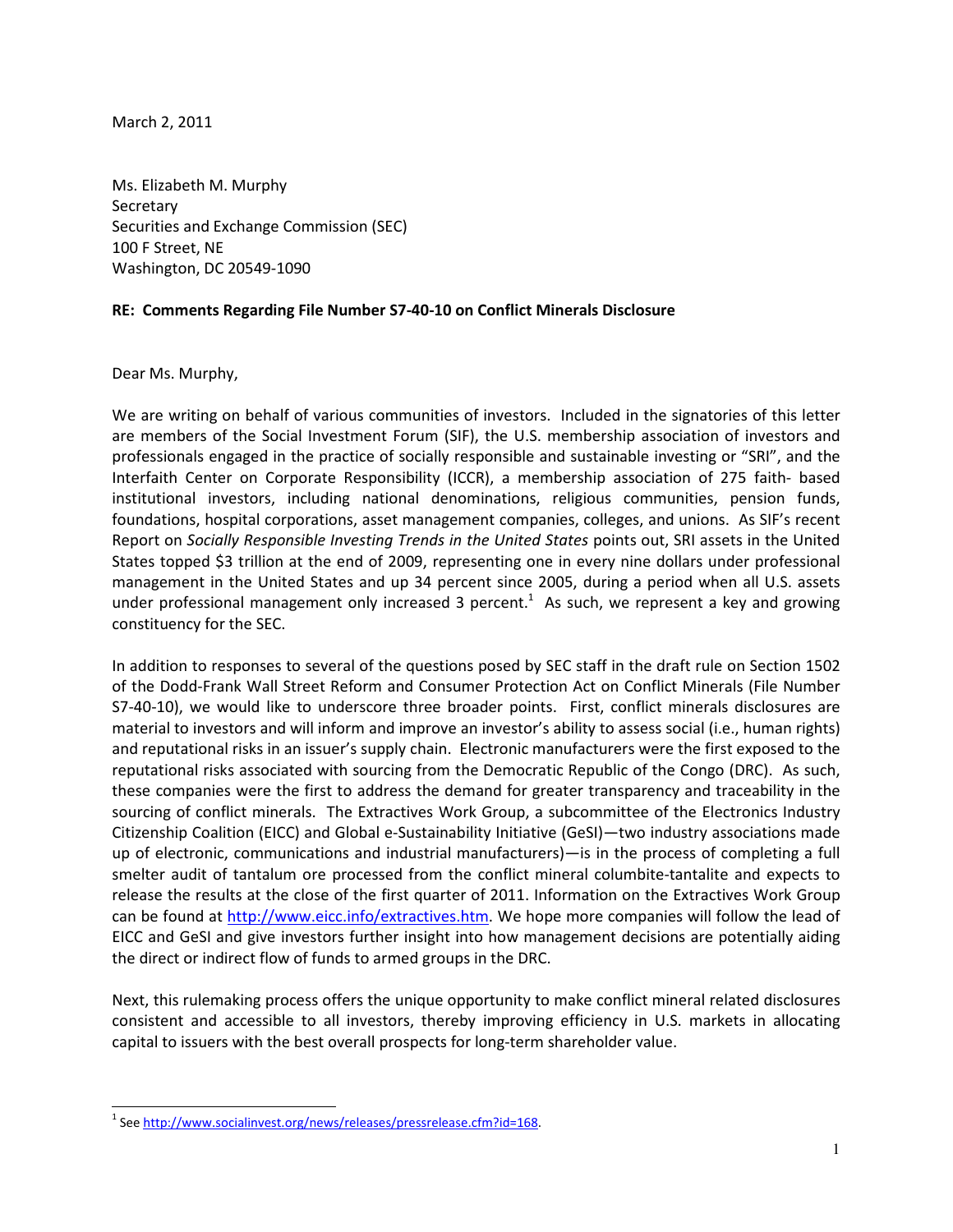Finally, during the SEC open meeting on December 15, 2010, Chairman Schapiro and SEC staff noted the lack of expertise within the SEC to grapple with these conflict minerals and other sustainability-related disclosures required by the Dodd-Frank Act and thanked organizations for offering comments and guidance on implementation. We feel that once the SEC is adequately funded, it should immediately investigate staffing an Office on Sustainability Issues. We believe this will establish the internal expertise necessary for future rulemaking in this area and aid in the enforcement on the conflict minerals and other specialized disclosures recently issued.

Below are direct responses to the questions posed by SEC staff with question numbers corresponding to the requests for comment in the SEC proposed rule on conflict minerals disclosures. This letter is meant to supplement the investor letter submitted by Lauren Compere of Boston Common Asset Management and signed by over 50 investors representing over \$230 billion in assets under management on November 16, 2010 (http://sec.gov/comments/df-title-xv/specialized-disclosures/specializeddisclosures-54.htm); a submission by the Social Investment Forum dated November 18, 2010 (http://sec.gov/comments/df-title-xv/specialized-disclosures/specializeddisclosures-59.pdf); and input given during a meeting with the Division of Corporate Finance staff including Felicia Kung, Lillian Brown, Steven Hearne, and John Fieldsend on November 17, 2010 (http://sec.gov/comments/df-titlexv/specialized-disclosures/specializeddisclosures-75.pdf).

## Responses to requests for comment:

1. Investors believe reporting standards should maintain consistency with the statutory language and apply disclosure rules equally to all conflict minerals. Gold for example, is a high-value contributor to conflict financing in the DRC. To provide special conditions or exemptions for gold or any other mineral weakens the intent of the disclosure rules. Greater transparency in the gold supply chain is critical to an investor's ability to evaluate company sourcing practices in the DRC and adjoining regions.

2,4,8. All issuers including foreign private issuers that file reports under Sections 13(a) and 15(d) of the Securities Exchange Act of 1934 ("Exchange Act") should be required to file a "Conflict Minerals Disclosure" report as part of its annual report if it meets the requirement of "person described" in 2(B). As proposed, wholly-owned subsidiaries and asset-backed issuers should not be omitted under the definition. We also recommend that entities with Over-The-Counter American Depository Receipts (OTC ADRs) that file an annual report with the SEC using the form Annual Report to Security Holders (ARSs) or any other annual report pursuant to Section 12g3-2(b) of the Exchange Act also be required to file a "Conflict Minerals Disclosure" report.

5. We do not believe smaller issuers should be exempt from the disclosure rules. The rules will be credible only if all companies filing reports under Sections 13(a) and 15(d) are included in the definition. As investors in both large and small cap companies that have exposure to these minerals, it is critical for us to be able to properly assess consistent conflict minerals disclosures from all of our holdings, regardless of size. Congressional action directed at stemming the flow of funds to armed groups in the DRC and adjoining countries had been initiated well ahead of the passage of Section 1502, thereby affording companies the time to begin inquiries into the country of origin of conflict minerals necessary to the functionality of their products. Companies beginning an inquiry process can look to industrywide smelter verification processes or other industry initiatives to minimize costs.

9. We believe the proposed rules should define the term "manufacture" to limit subjective interpretation and ambiguity. "Manufactured" should be defined as the "production, preparation,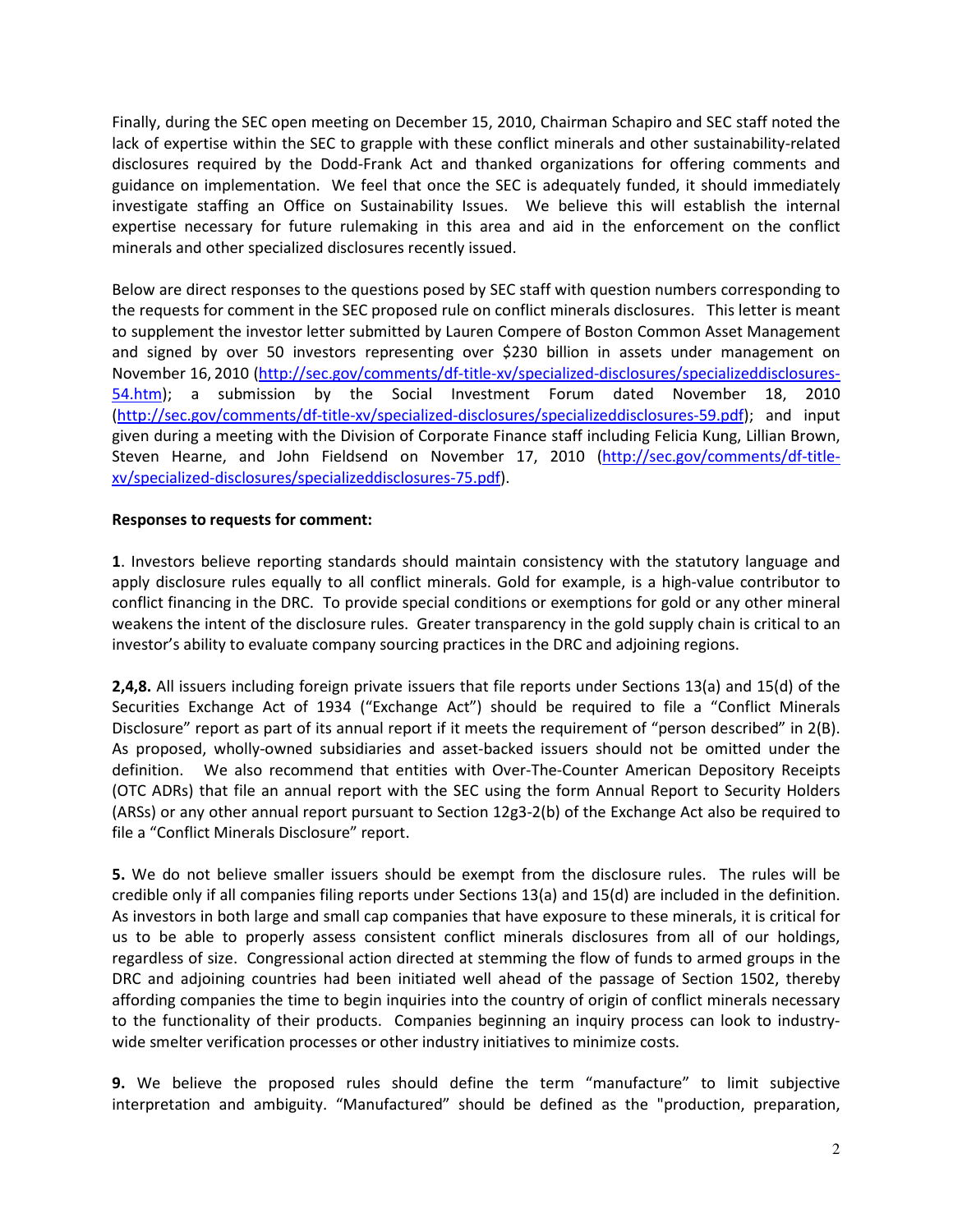assembling, combination, compounding, or processing of ingredients, materials, and/or processes such that the final product has a name, character, and use, distinct from the original ingredients, materials, and/or processes." This should specifically include the mining (all types, including initial ore extraction and production of concentrate), processing, refining, alloying, fabricating, importing, exporting, or sale of conflict minerals because sales supporting conflict could occur at various parts of the metals supply chain.

10. The rules should, as proposed, apply to both issuers that manufacture and issuers that contract to manufacture products in which conflict minerals are necessary to the functionality or production of those products.

12. The conflict minerals rules should apply to issuers who sell generic products under their own labels or labels that they establish to be contracting the manufacture of those products, as long as those issuers have contracted with other parties to have the products manufactured specifically for them.

13. Reporting issuers that are mining companies should be considered as "persons described" under Section 1502. The extraction of conflict minerals from a mine constitutes "manufacturing" or "contracting to manufacture" a "product." Further, we support the definition of "manufacture" from the United States Controlled Substances Act, which defines "manufacture" as the production, preparation, propagation, compounding, or processing of a drug or other substance, either directly or  $\dot{a}$  indirectly or by extraction from substances of natural origin<sup>2</sup>.

14. Investors will benefit from less ambiguity. Therefore we believe no distinctions should be made between an issuer who solely produces minerals from a mining reserve, and an issuer that produces, concentrates and refines conflict minerals. Both types of mining issuers should be subject to the disclosure requirements under the proposed rules.

16. The rules should define the phrase "necessary to the functionality or production of a product." Absent a definition in the rules, issuers will be uncertain in important aspects as to the scope of their reporting obligations. Investors will find it difficult to compare the reports of issuers that may use differing definitions. We support the definition of necessary as suggested in the "Multi-Stakeholder Group Letter" submitted by Patricia Jurewicz on November 18, 2010:

A conflict mineral is considered necessary when:

a. The conflict mineral is intentionally added to the product; or

b. The conflict mineral is used by the Person for the production of a product and such mineral is purchased in mineral form by the Person and used by the Person in the production of the final product but does not appear in the final product; and

- c. The conflict mineral is essential to the product's use or purpose; or
- d. The conflict mineral is required for the marketability of the product

19. We agree a conflict mineral should be considered necessary when "[t]he conflict mineral is intentionally added to the product; or [t]he conflict mineral is used by the [issuer] for the production of a product and such mineral is purchased in mineral form by the [issuer]and used by the [issuer]in the

l

 $2$  21 U.S.C.A. 802(15), the United States Controlled Substances Act.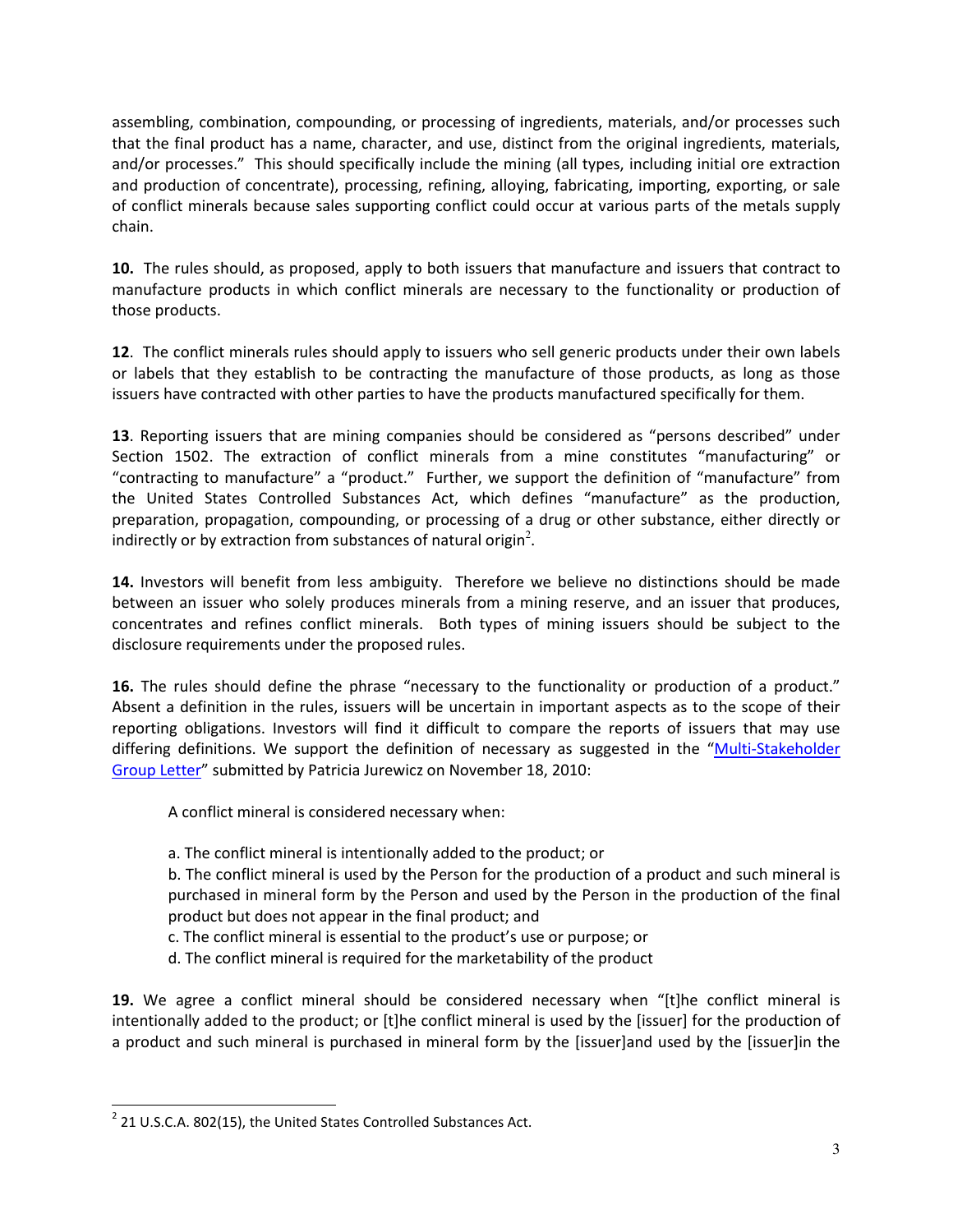production of the final product; and[t]he conflict mineral is essential to the product's use or purpose; or[t]he conflict mineral is required for the marketability of the product." $3$ 

20. When conflict minerals are present in tooling and production machinery used to produce a product, they should not be considered to be 'necessary to production' of the product. Tooling and production machinery often have long useful lives. Therefore the conflict minerals in the tooling or production machinery was in most cases mined many years ago prior to the development of any process to identify their origin. Identifying minerals contained in the tooling and production machinery as 'necessary' to production of an issuer's product would result in large categories of products being designated to contain minerals of unknown origin for many years. This would dilute the usefulness of conflict minerals report to investors without advancing the objectives of the statute.

23. As proposed, there should be a brief conflict minerals disclosure in the body of the annual report, which would provide an easily accessible location for gathering this material information.

24. In recognition of the materiality of the data, all required information as outlined in the proposed rule should be *filed* in the body of the annual report rather than furnished as an exhibit.

25, 26, 27 and 30. A separate captioned section offers investors access to conflict minerals disclosure filed in the body of the annual report. This captioned section should include all information as proposed.

Additionally, we note in the proposed rules that issuers who have determined conflict minerals in their products did not originate in the DRC or adjoining countries must file a description of the reasonable country of origin inquiry it undertook to make its determination. We concur with this proposed language and also encourage the SEC to require issuers who source conflict minerals from DRC countries, or cannot determine if they source conflict minerals from DRC countries, to file this information in the Conflict Minerals separately captioned section of the annual report.

Issuers that have determined that their conflict minerals did not originate in DRC countries should be required to file the countries of origin for their conflict minerals. The essence of the conflict minerals provision is to provide for full disclosure of the steps taken by issuers to avoid practices that contribute to financing the conflict in the DRC. In turn, these disclosures will be evaluated by investors that wish to make investment decisions based on the degree of care taken by the issuer to avoid contributing indirectly to the conflict. The rule should make clear that such reporting must be sufficiently detailed to provide investors an understanding of the steps an issuer has taken to determine whether the minerals in their supply chain are sourced from the DRC or adjoining countries. Further, investors would be able to analyze the various countries issuers claim that their conflict minerals have originated from. This information could be compared to country reports regarding their production of conflict minerals to determine whether issuers were accurately gathering country of origin information.

We understand there may be several reasonable approaches for country of origin inquiries and due diligence processes dependent on the circumstances of the registrant with such inquiries and processes improving year over year. The ability for investors to determine whether a company's particular inquiry and due diligence approach is improving depends on an investor's access to a series of filed reports. Therefore, we request that the SEC require issuers who source conflict minerals from the DRC or adjoining countries, or cannot determine if they source conflict minerals originating from the DRC or

l

<sup>3</sup> http://sec.gov/comments/df-title-xv/specialized-disclosures/specializeddisclosures-67.pdf.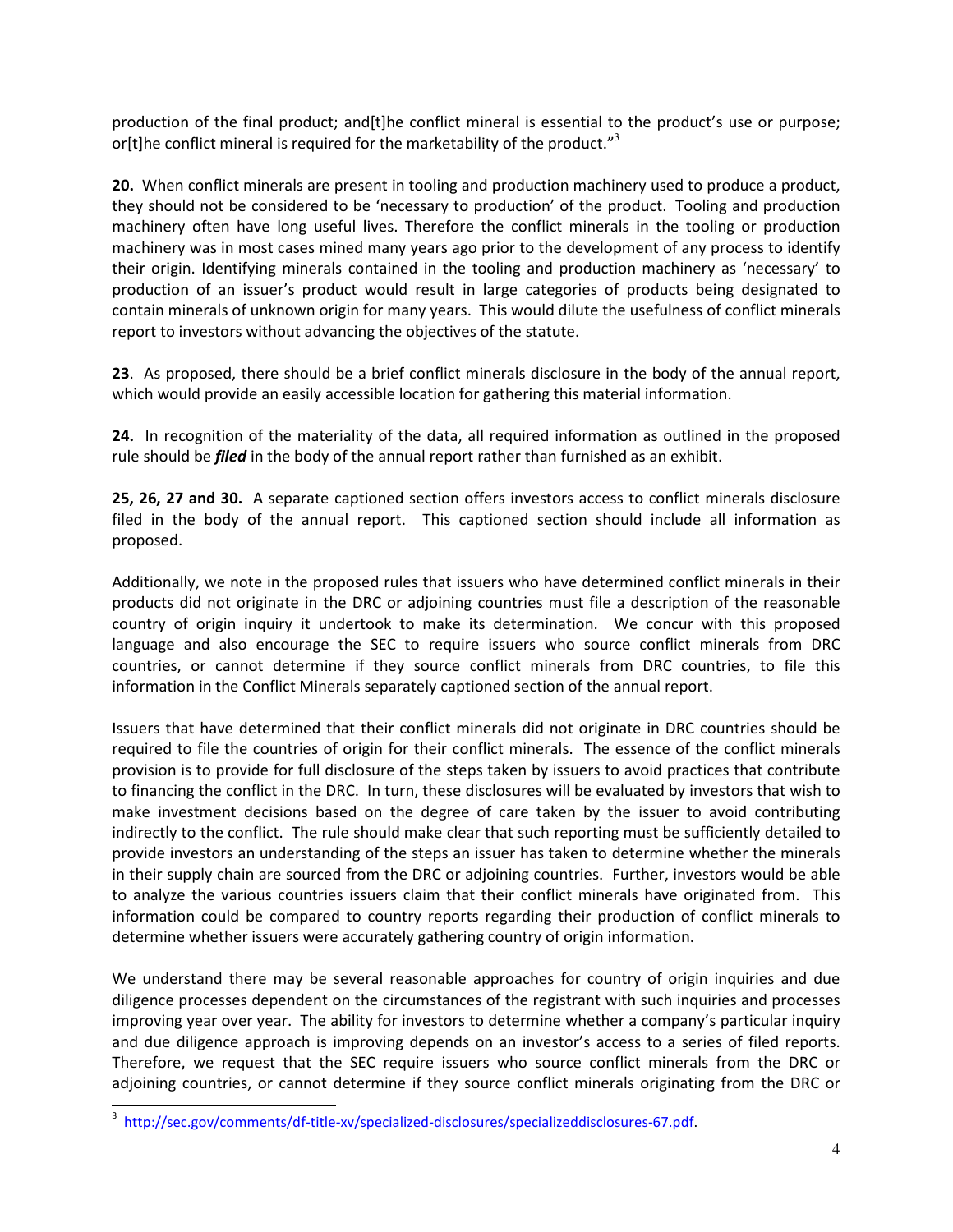adjoining countries, to file a description of their reasonable country of origin inquiry and detail what steps they took to exercise due diligence on the source and chain of custody of the conflict minerals in the conflict minerals disclosure section of the annual report. This information can also be provided as part of the "Conflict Minerals Report".

28. The final rule should require an issuer to maintain reviewable business records if it determines that its conflict minerals did not originate in DRC countries. This would be useful for investors if instances arose where there was evidence (even years later) that contradicted a company's claim that its conflict minerals did not originate in the DRC. Moreover, the rule should require that those business records be maintained for five years consistent with the recommendations of recordkeeping from the OECD Due Diligence Guidance for Responsible Supply Chains of Minerals from Conflict-Affected and High-Risk Areas. 4

29. We prefer the disclosure in an issuer's annual report to be provided in an interactive format, such as XBRL, to facilitate analysis of the data.

31. An issuer should be required to post its audit report on its Internet website, as proposed.

32. An issuer should be required to keep posted its Conflict Minerals Report and audit reports on its Internet website for five years. This will give investors easy access to this important information and will allow investors to understand and evaluate whether the issuer is making progress in improving its due diligence processes.

33. The "reasonable country of origin inquiry standard" is appropriate. To be considered reasonable, the inquiry must include processes that allow an issuer to make a determination of the country of origin for the conflict minerals in its products. This is particularly important because failing to undertake a thorough inquiry to determine an issuer's country of origin could cause issuers not to file a conflict minerals report, when indeed they should, thereby thwarting the intent of the law to create a transparent supply chain for conflict minerals sourced from the DRC and adjoining countries.

For example, it is widely recognized that the processing facility (smelter) is the key choke point in the minerals supply chain. As such, companies could review information, from its processing facilities, such as purchasing documentation and bills of lading that will allow them to determine the country of origin for the minerals in their products.

Additionally, reasonable country of origin inquiry could include instances where issuers rely on an industry wide process that deems smelters "conflict free" provided this industry-wide process is comparable to the OECD Due Diligence Guidance for Responsible Supply Chains of Minerals from Conflict-Affected and High-Risk Areas. Such standards and transparency requirements should be described in its annual disclosure or conflict minerals report as applicable. In this instance, reasonable country of origin inquiry would be the disclosure of the smelters for the conflict minerals in its products, in an issuer's annual disclosure or conflict minerals reports. Therefore investors and other interested stakeholders would be able to compare the smelter to a list of approved conflict free smelters from an industry-wide process or smelters identified by the Department of Commerce as sourcing conflict minerals from the DRC or adjoining countries.

L

<sup>4</sup> OECD, Due Diligence Guidance, page 24, 2010.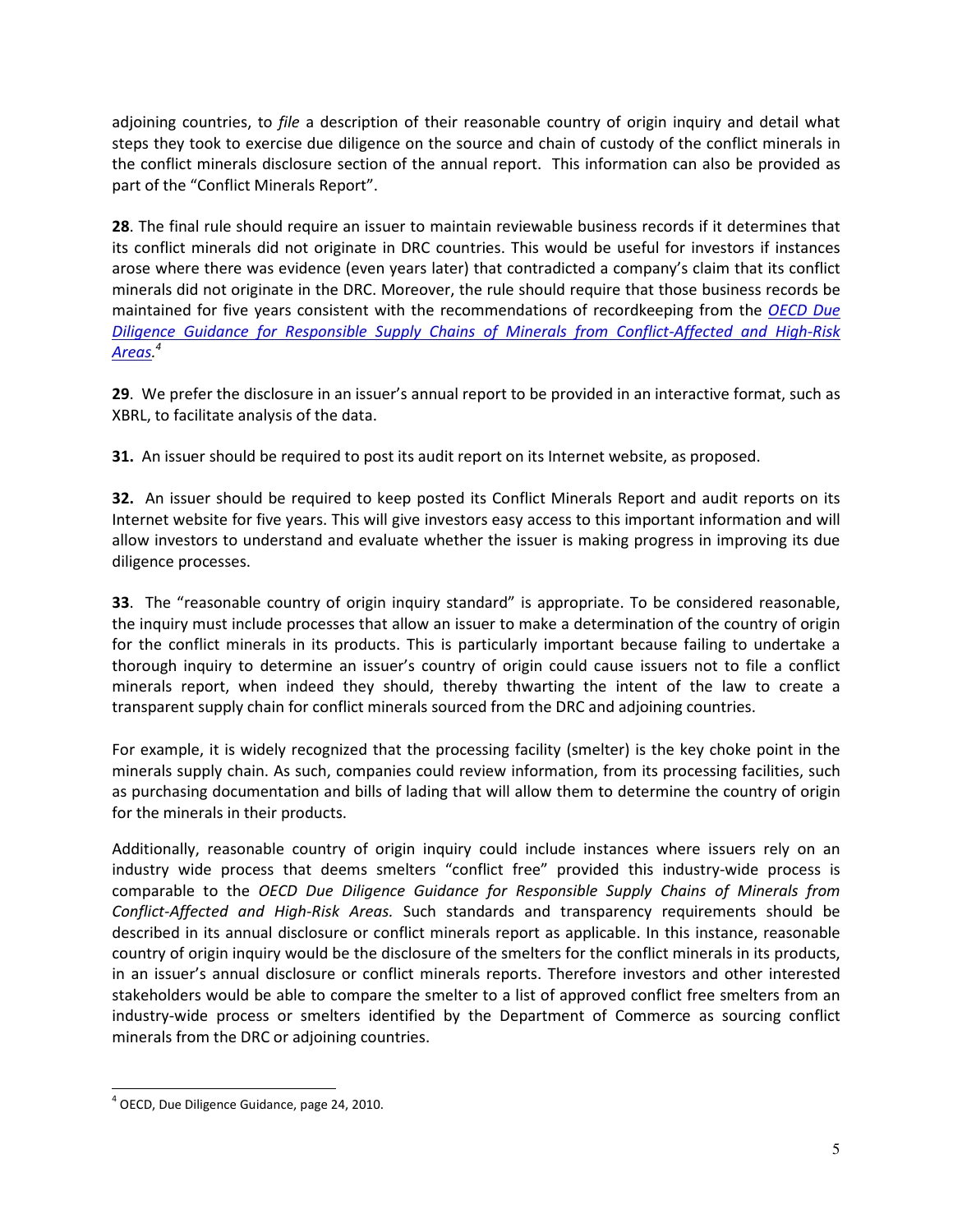As processing facilities are deemed conflict free based on OECD (or comparable) due diligence guidance, issuers can contractually obligate their suppliers to source from processing facilities deemed conflict free. In this instance, an issuer should include in its disclosure to the SEC the processing facilities it has driven its suppliers to and a description of the steps it has taken to ensure compliance, such as spot checks or supply chain audits. If a processing facility is deemed conflict free and the processing facility sources from the DRC or adjoining countries, issuers should be required to disclose, in addition to the processing facility, the country of origin and mine of origin with greatest specificity for the minerals in its products, and a detailed summary of the audit report (described in our response to Question 50). Therefore, investors and other stakeholders can assess how the determination was made that the conflict minerals sourced from the DRC or adjoining countries did not directly or indirectly finance or benefit armed groups in the DRC countries.

**34**. We do not think it would be appropriate to permit an issuer to make no inquiry attempt, as this would provide a loophole for issuers to circumvent the intent behind the Conflict Minerals Provision.

35. Issuers should be able to rely on reasonable representation from their suppliers. As referenced in the "Multi-Stakeholder letter" submitted by Patricia Jurewicz on November 18, 2010:

"A supplier declaration approach is preferable in place of a product-based or materials declarations approach. The supplier declaration approach would consist of having direct and component suppliers and others in the supply chain take reasonable means to assure that all the tin, tantalum, tungsten, and/or gold in their materials/products are sourced from a compliant smelter."

"Compliant smelter" is one that has a process in place that allows an independent third party auditor to: 1) verify the origin of its input streams (i.e. including but not limited to raw materials recycled material, k-salts, tin slag etc.); 2) verify whether any of its input streams directly or indirectly financed or benefited armed groups in the DRC; 3) discloses the due diligence processes it uses in conformance to the OECD Due Diligence Guidance for Responsible Supply Chains of Minerals from Conflict-Affected and High-Risk Areas.

36. The essence of the statute is to provide for the disclosure of efforts by issuers to identify and eliminate from their products, minerals from conflict mines. Issuers' disclosures under the regulations should be sufficiently complete to allow investors to clearly understand the basis on which the issuer has determined the origin of conflict minerals, regardless of how the declaration is characterized. If they state that no conflict minerals originated in the DRC or adjoining countries, the due diligence process has to clearly define and demonstrate what led them to this statement.

37. As the proposed rules acknowledge, the effectiveness of efforts to determine country of origin will evolve over time as issuers and groups of issuers continue to work with governments and NGO's to develop infrastructure to trace origin of metal from mine to smelter, and as issuers improve the robustness of programs for tracing minerals from smelter to product. During the initial period after the rules are finalized, we expect that some reportable conflict minerals will be of unknown origin. In such case, issuers should provide disclosures in the Conflict Minerals Report describing the conflict minerals of unknown origin and any progress made in the reporting year toward determination of origin.

To avoid confusion, the rule should make clear that issuers are not required by anything in the statute or the rule to physically label their products in any way with regard to the presence or absence of conflict minerals.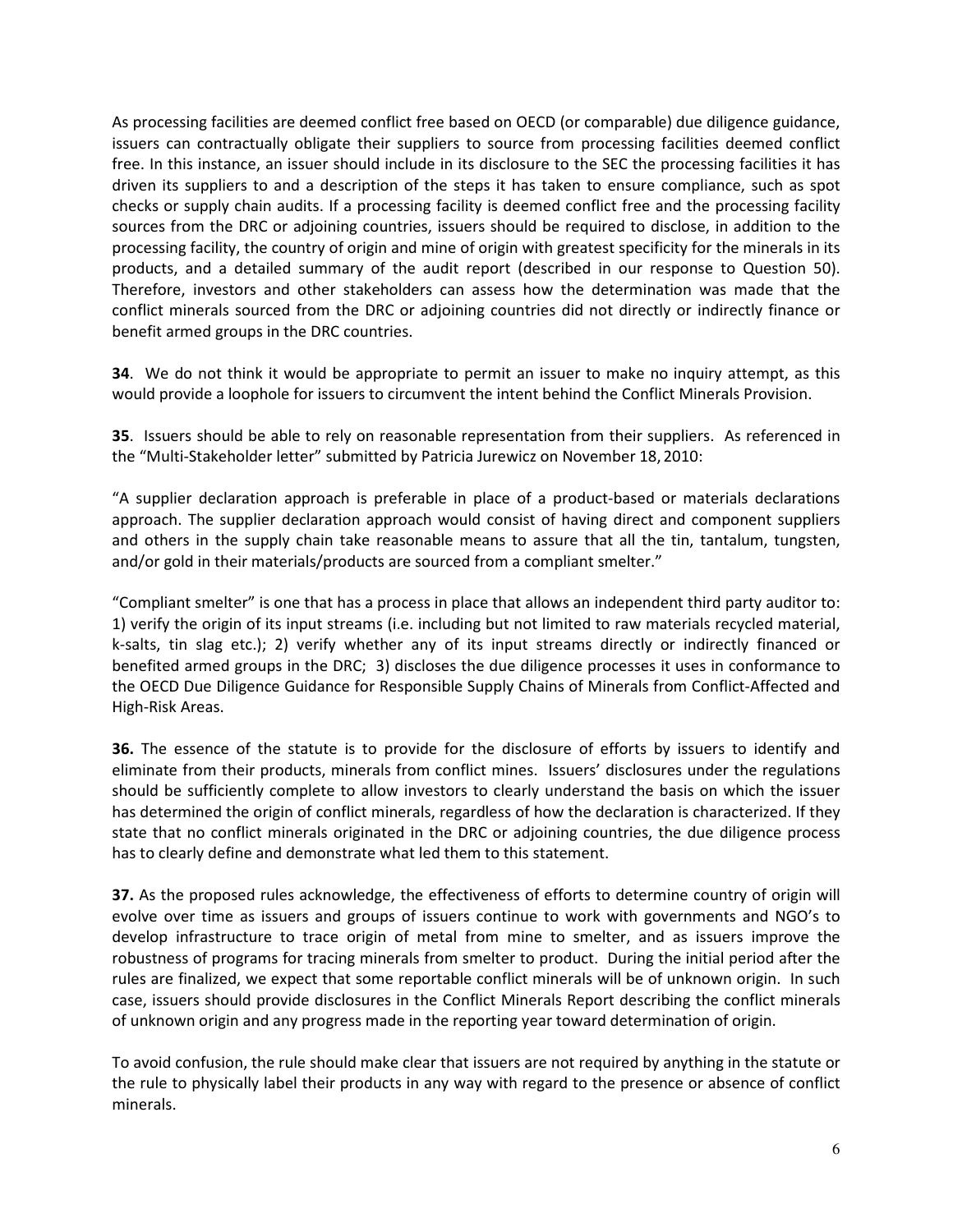However, if companies wish to label their products, we request that the Commission expressly reserve the use of a "DRC conflict free" label as an advertising claim for sourcing within the DRC region to provide incentive for those companies that conduct the extra effort to source conflict free and reward those that encourage legitimate minerals trade that does not directly or indirectly finance or benefit armed groups in the DRC or an adjoining country. We also request that any such claims or labels are subject to Federal Trade Commission (FTC) regulations and guidance in regards to substantiation and to guard against deceptive claims that a product is "DRC conflict free" under Section 5 of the Federal Trade Commission Act (FTCA).

The language of this provision, on its face, appears to permit a company to label a product "DRC conflict free" if the product contains conflict minerals sourced only from areas outside of the DRC or its adjoining countries. Companies that currently source conflict minerals from outside of the DRC region would have no incentive to begin sourcing responsibly from the DRC region, since presumably they could benefit from use of the "DRC conflict free" label even without changing their sourcing patterns or behavior. Allowing companies to use the "DRC conflict free" label in these circumstances might reduce benefits in the DRC, since companies could reap the benefits of the "DRC conflict free" label while completely avoiding the region.

We believe that for companies to label products as "DRC conflict free," more substantiation is required beyond the due diligence contemplated by the Act. Those companies wishing to use a "DRC conflict free" label should include in their reporting to the SEC information on the actual mine of origin and transport routes of their source minerals, along with any other information that is part of the basis of their claim that the minerals did not directly or indirectly finance or benefit armed groups in the DRC or an adjoining country. This information should be made available to the public in the same way that issuers make public other information related their use of conflict minerals (through the SEC and on the company's website). A claim such as 'DRC free' should be reserved for companies who can substantiate they source conflict minerals from countries outside of the DRC and adjoining countries.

Labeling a product as "DRC conflict free" is an advertising claim subject to FTC regulations and guidance pursuant to Section 5 of the FTCA.<sup>5</sup> Although the Dodd-Frank Act refers permissively to the ability of companies to apply a DRC conflict free label, there is nothing in that statute to suggest that Congress intended to modify the basic requirements of the FTCA for such claims. Like all advertising claims, those declaring a product is "DRC conflict free" must be properly qualified and substantiated and must not be misleading or deceptive.

Investors accordingly request that the Commission (1) clarify in its rule that products may not be labeled "DRC conflict free" if the minerals were sourced from outside of the DRC or adjoining countries, (2) reserve "DRC conflict free" labels for companies sourcing from the region, (3) recognize that the FTC has enforcement jurisdiction over DRC conflict free labeling claims, and (4) make substantiation a requirement if products are labeled "DRC conflict free".

39. We support the alternative rule as proposed for this question. Country of origin should be disclosed for all conflict minerals that originate in the DRC countries. Conflict minerals that do not originate in the DRC countries should be subject to the reporting required under the reasonable country of origin inquiry process (see response to Question 33). All conflict minerals identified as originating in the DRC countries

 $<sup>5</sup>$  15 U.S.C. § 41.</sup>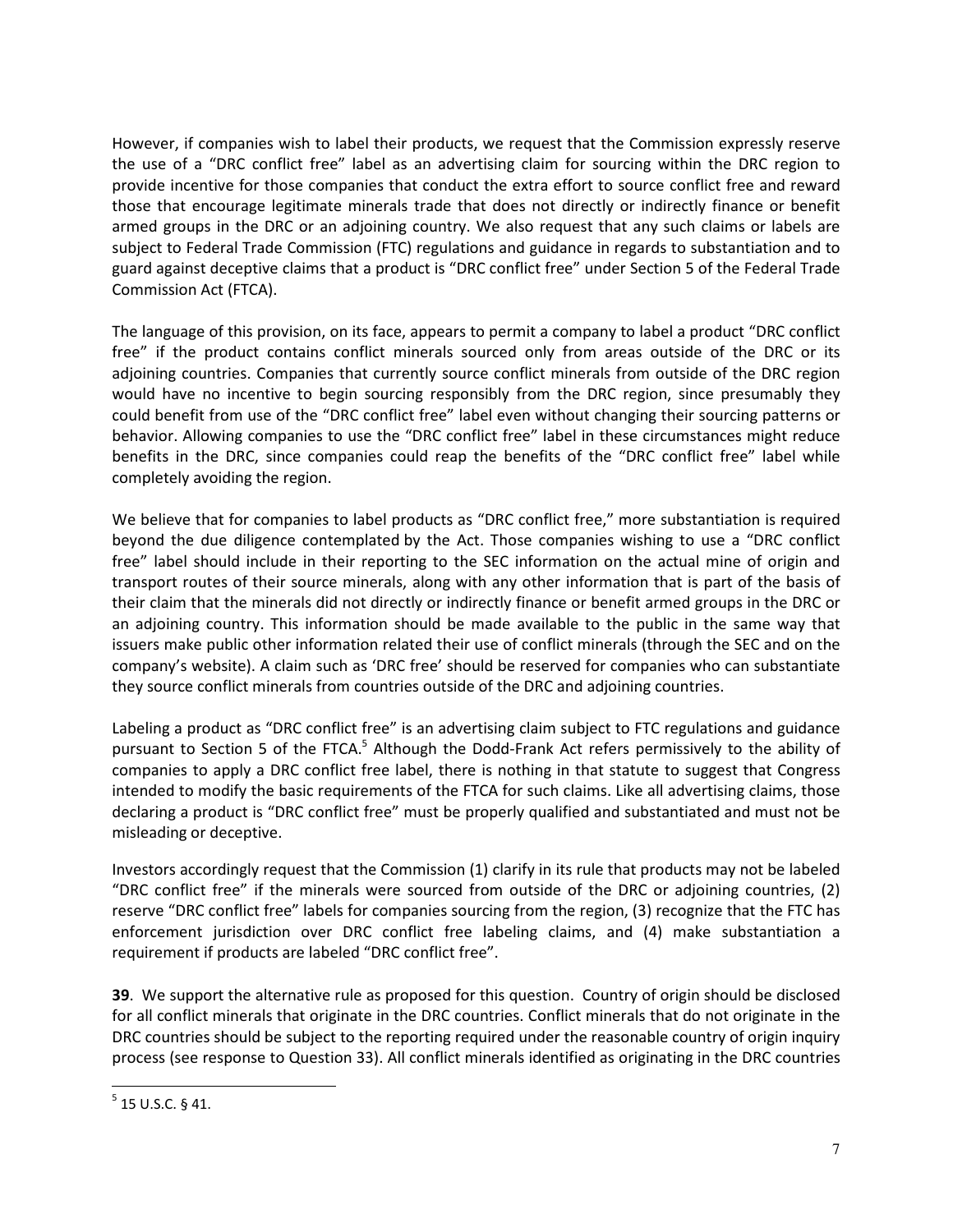should also disclose information to identify mine or location of origin of ores with greatest specificity, country of origin and facilities. When possible, issuer should directly correlate disclosed locations with the map of the region maintained by the U.S. government.

50. The rule should provide guidance to issuers of steps that presumptively would constitute a reliable due diligence process. We recommend the types of information delineated below are disclosed to the SEC. Please note that the elements listed below vary slightly from the original elements recommended in the November  $16<sup>th</sup>$  investor letter<sup>6</sup> so they align with the recently approved OECD Due Diligence Guidance for Responsible Supply Chains of Minerals from Conflict-Affected and High-Risk Areas (OECD Guidance, Annex I, p. 10).

Whether independently or through an industry wide process, a due diligence process for minerals sourced in the DRC and/or adjoining countries containing the following elements and demonstrating good faith and a reasonable standard of care, should be presumed to be reliable if the issuer's disclosure includes:

a. A conflict minerals policy;

L

b. A supply chain risk assessment procedure that includes "upstream" and "downstream" due diligence, which includes a description of efforts made and the result of efforts to obtain information outlined in [its upstream and downstream due diligence process] (which includes everything (in points a and b) below);

c. A description of the policies and procedures to remediate instances of non-conformance with the policy;

d. An independent third party audit of the Person's due diligence report, which includes a review of the management systems and processes; and

e. The results of the independent 3rd party smelter audit detailing items (b)i-x [see below]; or the inclusion of a link to the published smelter audit reports made available via the Person's website or publicly available website detailing items (b)i–x [see below]; with due regard taken of [designated] business confidentiality and other competitiveness concerns.<sup>7</sup>

Per the "Reporting" section of the investor letter submitted on November  $16^{\text{th}}$ , 2010<sup>8</sup>, when it is determined that tin, tungsten, tantalum and/or gold mineral ore originates in the DRC and/or adjoining countries, the third party audit, made available via a publicly available website and which issuers must disclose in their conflict minerals report, should additionally include:

- a. Smelter auditing protocol performed by an independent 3rd party.
- b. When it is determined that incoming minerals originate from DRC or neighboring countries, the 3rd party audit in (a) would additionally include the following information (which is aligned with the OECD Guidance, p. 22, 26 & 37):
	- i. an on-the-ground risk assessment that addresses the points outlined in the OECD's Guidance Step 2 and Appendix;
	- ii. all taxes, fees or royalties paid to government for the purposes of extraction, trade, transport and export of minerals;

<sup>&</sup>lt;sup>6</sup> See: http://sec.gov/comments/df-title-xv/specialized-disclosures/specializeddisclosures-54.htm

 $<sup>7</sup>$  Business confidentiality and other competitive concerns means price information and supplier relationships</sup> subject to evolving interpretation.

<sup>8</sup> See: http://sec.gov/comments/df-title-xv/specialized-disclosures/specializeddisclosures-54.htm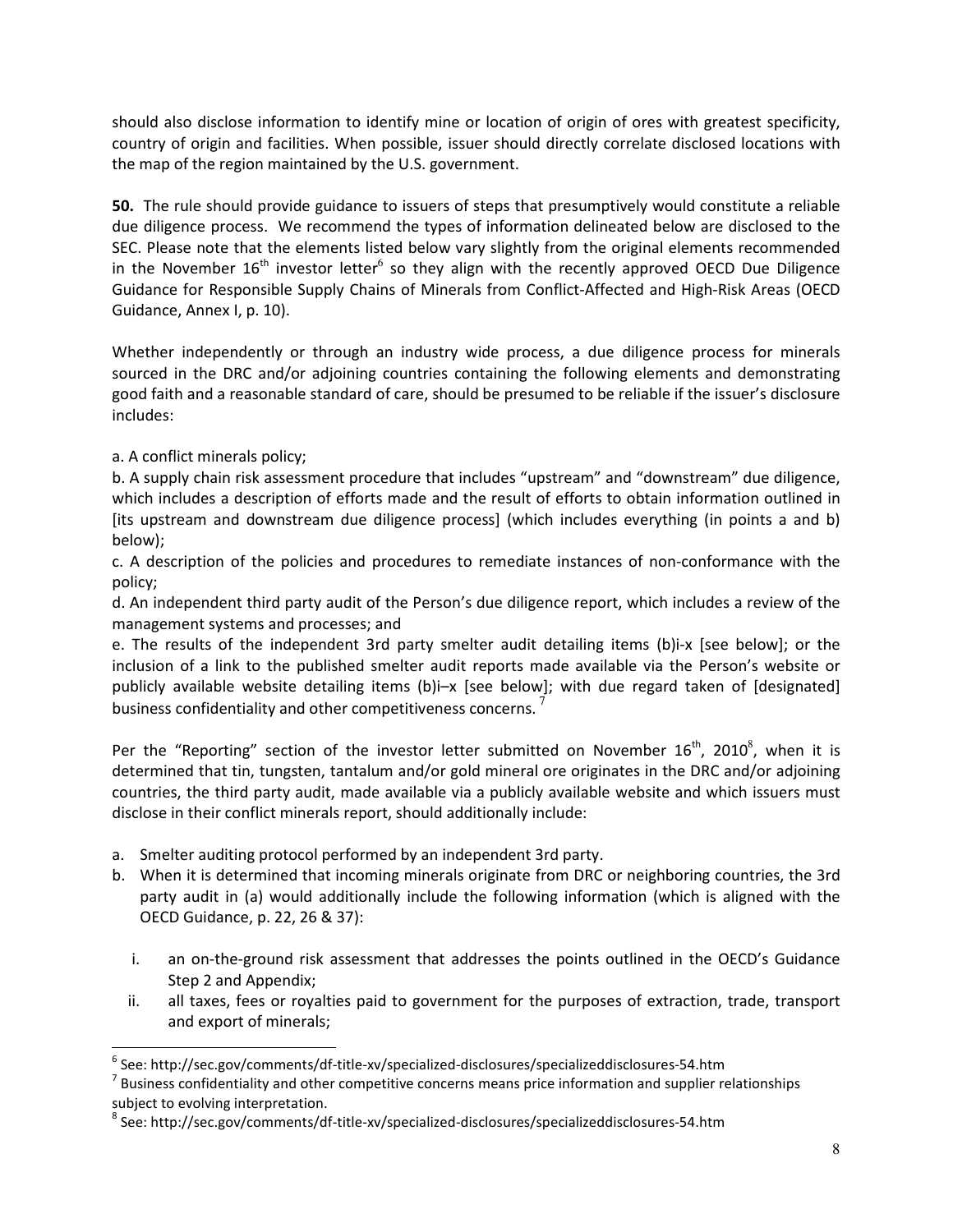- iii. any other payments made to governmental officials for the purposes of extraction, trade, transport and export of minerals;
- iv. all taxes and any other payments made to public or private security forces or other armed groups at all points in the supply chain from extraction onwards;
- v. the ownership (including beneficial ownership) and corporate structure of the exporter, including the names of corporate officers and directors; the business, government, political or military affiliations of the company and officers.
- vi. the mine of mineral origin;
- vii. quantity, dates and method of extraction (artisanal and small-scale or large-scale mining);
- viii. locations where minerals are consolidated, traded, processed or upgraded;
- ix. the identification of all upstream intermediaries, consolidators or other actors in the upstream supply chain;
- x. transportation routes.

51. We do not believe there should be different due diligence measures prescribed for gold.

54. We recommend the rules make reference to specific due diligence standards that are aligned with international initiatives such as the OECD Guidance. They should be, as described above, in the context of describing steps that would give rise to a presumption that the due diligence process was reliable.

61. Gold stockpiles (e.g., bars and coins) existing outside of DRC and adjoining countries before July 15, 2010, should be considered "DRC conflict free" after due diligence as part of the Conflict Minerals Report. This will help to avoid the risk of encouraging new gold mining rather than use of existing gold stocks should those stockpiles, where already outside of DRC countries, be pre-existing.

62. The rules should not allow a *de minimis* threshold, since the conflict mineral content in products is for intentional use only and that content can represent significant value to conflict groups even if it is a small portion of a product.

63. Recycled metal that is reclaimed from end-user or post-consumer products or scrap metals should be exempt from this rule where the issuer has a reliable process for determining the metals are from recycled sources. The proposed rule acknowledges that issuers purchasing conflict minerals from recycled or scrap sources would not implicate the concerns of the provision.<sup>9</sup> This is consistent with the OECD Guidance, which says, "Metals reasonably assumed to be recycled are excluded from the scope of this Guidance".<sup>10</sup> The final rule should adopt the provision of the proposal that recycled and scrap material may be designated as DRC Conflict Free. As the SEC notes, issuers could misbrand their products as recycled, therefore we agree with the SEC's proposal that issuers claiming that their products are recycled exercise due diligence to ascertain how that determination was made and disclose in a Conflict Minerals Report which is subject to an independent audit.

64. The rule should require that issuers with recycled or scrapped conflict minerals undertake reasonable inquiry and due diligence to determine that conflict minerals were derived from recycled or scrap material. This should include reasonable processes to verify claims that the metals were acquired from recycled or scrap material. It is acceptable for recycled conflict minerals to be described, through a Conflict Minerals Report, as DRC conflict free, but the Commission must precisely define "recycled" and

l

<sup>&</sup>lt;sup>9</sup> Securities and Exchange Commission, Conflict Minerals proposed rule, page 63 and footnote 157.

<sup>&</sup>lt;sup>10</sup> OECD Due Diligence Guidance, page 6, footnote 2.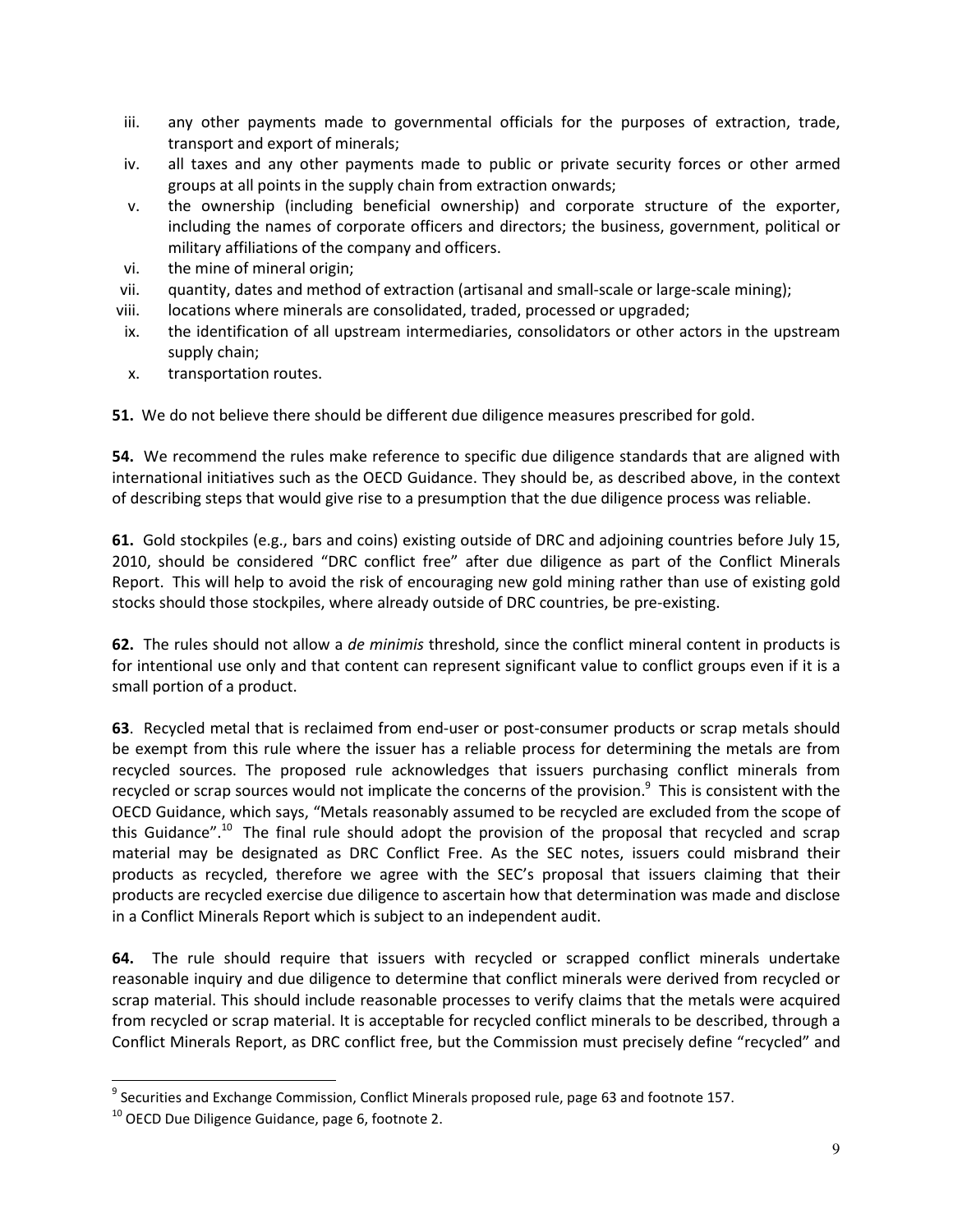require thorough due diligence and audits of statements of provenance for recycled content determinations. This is of critical importance because definitions of "recycled" vary, and irresponsible elements of the supply chain could falsely claim for example that newly mined gold is actually recycled (as described further in our response to Question 65).

65. See response to Question 63. We believe the Commission should adopt the following definition of recycled to be included in the final rule:

Recycled metals are reclaimed end-user or post-consumer products, or scrap processed metals created during product manufacturing. Recycled metal includes excess, obsolete, defective, and scrap metal materials which contain refined or processed metals that are appropriate to recycle in the production of tin, tantalum, and/or tungsten. Minerals partially processed, unprocessed or a bi-product from another ore are not recycled metals.

Given the intricacies and additional uses of gold, we support a specific definition of recycled gold from the non-profit organization, Earthworks: For gold, this should be defined as gold that is independently verified with statements of provenance to contain 100% gold from post-consumer products, such as post-consumer jewelry, electronics, or dental gold. The definition of post-consumer recycled gold must exclude scrap from jewelry (bench waste, etc.) and other manufacturing, and any jewelry or other product not previously individually owned ("unwanted" jewelry). This is necessary because there are cases elsewhere of companies turning newly-mined gold into apparent manufacturing scrap (to avoid taxes), and in other cases operations have made and subsequently "recycled" rough jewelry to gain a government pre-export manufacturing incentive. Gold coins and bars, or financial gold, should not be included in the definition as they do not represent a consumer product and resemble newly-mined gold. Bars and coins must be considered separate from recycled gold, in part also because companies or individuals could launder DRC conflict gold by making uncertified claims that gold bars are recycled when they may be newly mined gold bars, or an un-quantified mix of recycled and newly mined gold.

Thank you for the opportunity to comment on this important rulemaking process. We are available to meet in person or on the phone to clarify any questions you might have. Please contact Aditi Mohapatra at aditi.mohapatra@calvert.com or (301) 961- 4715.

Sincerely,

Lauren Compere **Susan Baker** Susan Baker Boston Common Asset Management Trillium Asset Management Co.

Patricia Jurewicz **Aditi Mohapatra** Aditi Mohapatra Director, Responsible Sourcing Network Sustainability Analyst a Project of As You Sow Calvert Asset Management Co. Inc.

Lisa Woll Laura Berry CEO **Executive Director** 

Managing Director Portfolio Manager & ESG Research Analyst

Social Investment Forum **Interfaith Center on Corporate Responsibility**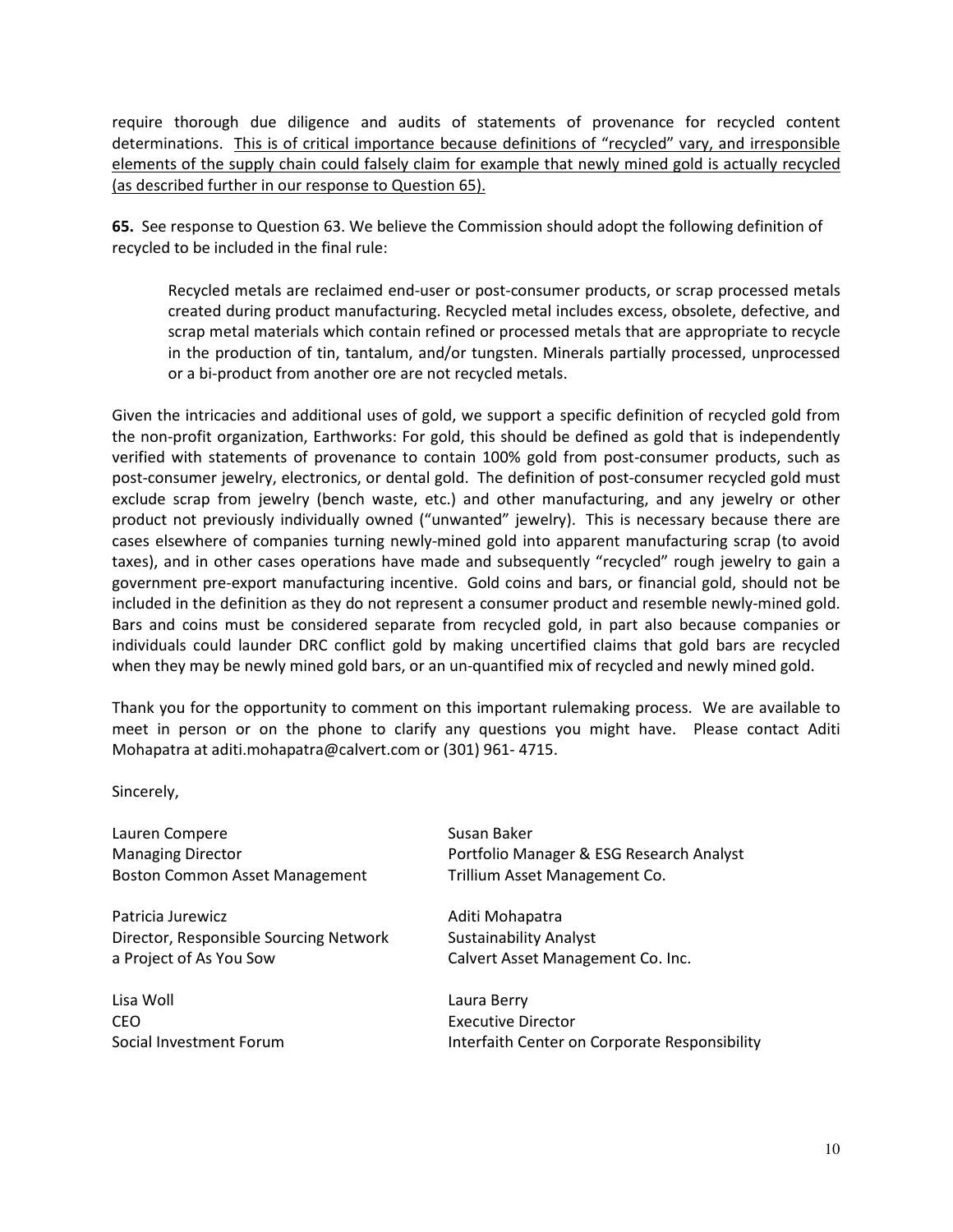## Additional Signatories:

| <b>Name</b>                                     | <b>Title</b>                                                       | Organization                                                   |
|-------------------------------------------------|--------------------------------------------------------------------|----------------------------------------------------------------|
| Dr. Aidsand F. Wright-<br>Riggins               | <b>Executive Director</b>                                          | American Baptist Home<br><b>Mission Societies</b>              |
| Aidsand F. Wright-<br><b>Riggins III</b>        | <b>Executive Director</b>                                          | American Baptist Home<br><b>Mission Society</b>                |
| Francois Meloche                                | <b>Extra Financial Risk Manager</b>                                | Batirente inc.                                                 |
| <b>Edward Gerardo</b>                           | Director, Community Commitment<br>and Social Investments           | Bon Secours Health System,<br>Inc.                             |
| Brother Roger Croteau,<br><b>CSC</b>            | <b>Provincial Council Member</b>                                   | <b>Brothers of Holy Cross</b><br><b>Eastern Province</b>       |
| Sister Kathleen Coll, SSJ<br>Susan Vickers, RSM | Administrator, Shareholder Advocacy<br>VP Community Health         | <b>Catholic Health East</b><br><b>Catholic Healthcare West</b> |
| Julie Tanner                                    | <b>Assistant Director of Socially</b><br>Responsible Investing     | <b>Christian Brothers</b><br>Investment Services, Inc.         |
| <b>Steve Mason</b>                              | Coordinator of Socially Responsible<br><b>Investing Activities</b> | Church of the Brethren<br><b>Benefit Trust</b>                 |
| Mary Patricia Flattery                          | <b>Provincial Treasurer</b>                                        | Congregation de Notre Dame                                     |
| Joellen Sbrissa                                 | <b>CSJ</b>                                                         | Congregation of St. Joseph                                     |
| Dr. Ruth Rosenbaum                              | <b>Executive Director</b>                                          | <b>CRFA</b>                                                    |
| Eileen Gannon                                   | <b>Member Executive Team</b>                                       | Dominican Sisters of Sparkill,<br><b>NY</b>                    |
| Ioana Dolcos,                                   | <b>Communications and Policy Officer</b>                           | Eurosif                                                        |
| Mark Regier                                     | Director of Stewardship Investing                                  | <b>Everence Financial</b>                                      |
| Victor I. Jarvis                                | President                                                          | Firstborn Advisors L.L.C.                                      |
| <b>Ben Tambwe</b>                               | President                                                          | Global hands                                                   |
| Sanford Lewis                                   | Counsel                                                            | <b>Investor Environmental</b><br><b>Health Network</b>         |
| Michael Jantzi                                  | CEO                                                                | Jantzi-Sustainalytics                                          |
| Christina M Adams                               | Vice President-Finance and<br>Administration                       | John E Fetzer Institute                                        |
| Marie J. Gaillac                                | Corporate Responsibility Coordinator                               | JOLT, CRI                                                      |
| Rev. Séamus P. Finn<br><b>OMI</b>               | Director                                                           | <b>JPIC Ministry Missionary</b><br>Oblates                     |
| Bro. Steven O'Neil, SM                          | shareholder adovocate.                                             | Marianist Province of the US                                   |
| Rev. Joseph P. La Mar,<br>M.M.                  | <b>Assistant CFO</b>                                               | Maryknoll Fathers and<br><b>Brothers</b>                       |
| <b>Susan Smith Makos</b>                        | Director of Social Responsibility                                  | Mercy Investment Services,<br>Inc.                             |
| Barbara Jennings, CSJ                           | Coordinator                                                        | <b>Midwest Coalition for</b><br>Responsible Investment         |